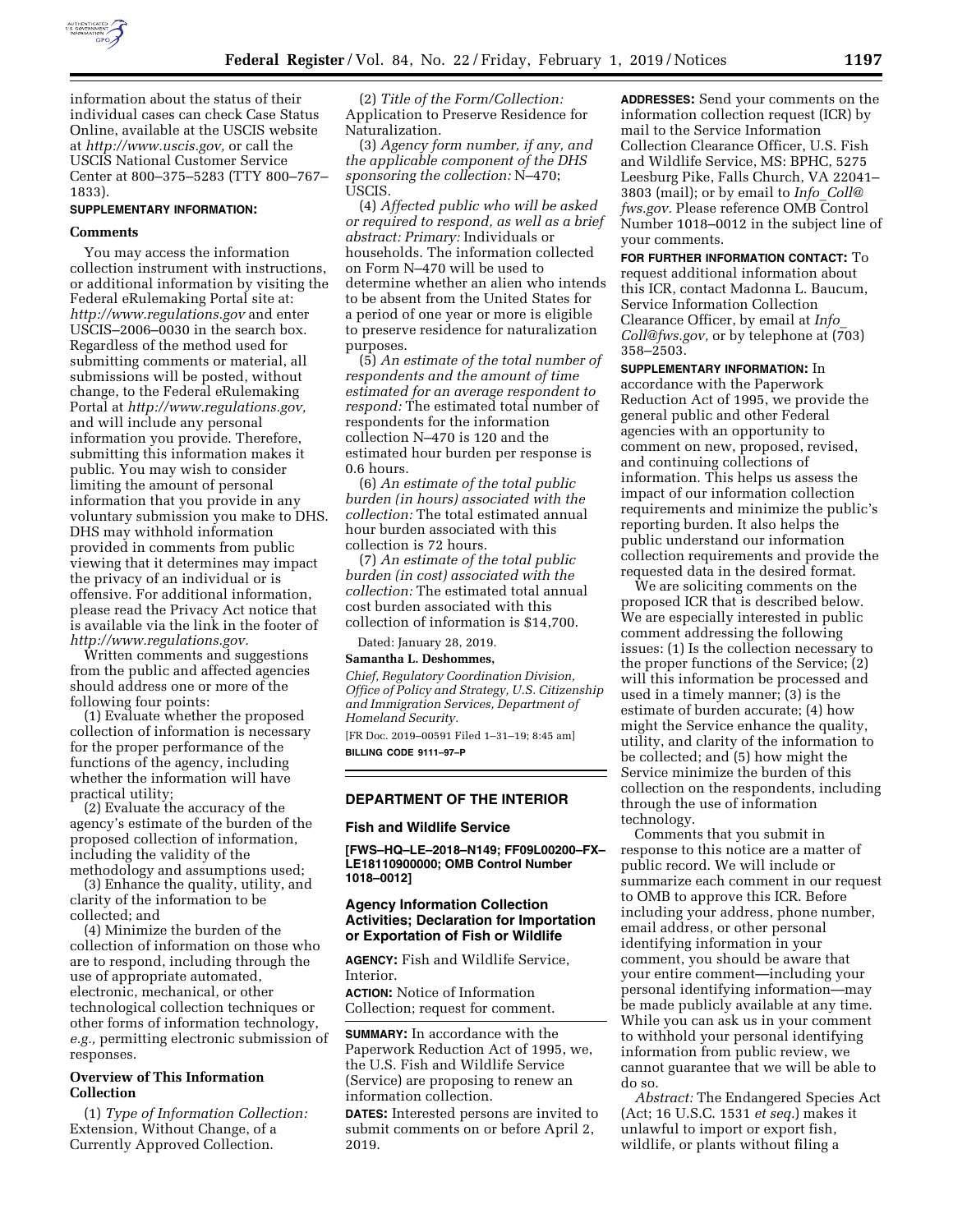declaration or report deemed necessary for enforcing the Act or upholding the Convention on International Trade in Endangered Species (CITES) (see 16 U.S.C. 1538(e)). With a few exceptions, businesses, individuals, or government agencies importing into or exporting from the United States any fish, wildlife, or wildlife product must complete and submit to the Service an FWS Form 3–177 (Declaration for Importation or Exportation of Fish or Wildlife). This form, as well as FWS Form 3–177a (Continuation Sheet) and instructions for completion, are available for electronic submission at *[https://edecs.fws.gov.](https://edecs.fws.gov)* These forms are also available in fillable format at *[http://](http://www.fws.gov/forms/)  [www.fws.gov/forms/.](http://www.fws.gov/forms/)* The information that we collect is unique to each wildlife shipment and enables us to:

• Accurately inspect the contents of the shipment;

• Enforce any regulations that pertain to the fish, wildlife, or wildlife products contained in the shipment; and

• Maintain records of the importation and exportation of these commodities.

Businesses or individuals must file FWS Forms 3–177 and 3–177a with us at the time when and at the port where they request clearance of the import or export of wildlife or wildlife products. Our regulations allow certain species of wildlife to be imported or exported between the United States and Canada or Mexico at U.S. Customs and Border Protection ports, even though our wildlife inspectors may not be present. In these instances, importers and exporters may file the forms with U.S. Customs and Border Protection. We collect the following information:

(1) Name of the importer or exporter and broker.

(2) Scientific and common name of the fish or wildlife.

(3) Permit numbers (if permits are required).

(4) Description, quantity, and value of the fish or wildlife.

(5) Natural country of origin of the fish or wildlife.

In addition, certain information, such as the airway bill or bill of lading

number, the location of the shipment containing the fish or wildlife for inspection, and the number of cartons containing fish or wildlife, assists our wildlife inspectors if a physical examination of the shipment is necessary.

In 2009, we implemented a new user fee system intended to recover the costs of the compliance portion of the wildlife inspection program. Since that time, we have been made aware that we may have placed an undue economic burden on businesses that exclusively trade in small volumes of low-value, nonfederally protected wildlife parts and products. To address this issue, we implemented a program that exempts certain businesses from the designated port base inspection fees as an interim measure while we reassess the current user fee system. Businesses that possess a valid Service import/export license may request to participate in the fee exemption program through our electronic filing system (eDecs). Qualified licensees must create an eDecs filer account as an importer or exporter, if they do not already have one, and file their required documents electronically.

To be an approved participating business in the program and receive an exemption from the designated port base inspection fee, the licensed business must certify that it will exclusively import or export nonliving wildlife that is not listed as injurious under 50 CFR part 16 and does not require a permit or certificate under 50 CFR parts 15 (Wild Bird Conservation Act), 17 (Endangered Species Act), 18 (Marine Mammal Protection Act), 20 and 21 (Migratory Bird Treaty Act), 22 (Bald and Golden Eagle Protection Act), or 23 (the Convention on International Trade in Endangered Species of Wild Fauna and Flora). The requesting business also must certify that it will exclusively import or export the above types of wildlife shipments where the quantity in each shipment of wildlife parts or products is 25 or fewer and the total value of each wildlife shipment is \$5,000 or less. Any licensed business that has more than two wildlife

shipments that were refused clearance in the 5 years prior to its request is not eligible for the program. In addition, any licensees that have been assessed a civil penalty, issued a notice of violation, or convicted of a misdemeanor or felony violation involving wildlife import or export will not be eligible to participate in the program.

We are also requesting OMB's continued approval for electronic collection of data through U.S. Customs and Border Protection's Automated Commercial Environment (ACE) as an alternative electronic option for importers and exporters to eDecs. The Safe Port Act requires the Service to participate in the International Trade Data System, and the Executive Order on Streamlining Exports and Imports establishes ACE as the primary means for collection of international trade data by the government. The latter includes the use of Census's Automated Export System (AES) to collect agency licenses and other permissions for exports. Although the Service does not mandate importers or exporters to use ACE and AES to file Service data at this time, we will begin collection of data in ACE as an alternative to eDecs. If importers file in ACE, they will not file in eDecs.

*Title of Collection:* Declaration for Importation or Exportation of Fish or Wildlife, 50 CFR 14.61–14.64 and  $14.94(k)(4)$ .

*OMB Control Number:* 1018–0012.

*Form Number:* 3–177 and 3–177a.

*Type of Review:* Extension of a currently approved collection.

*Respondents/Affected Public:*  Businesses or individuals that import or export fish, wildlife, or wildlife products; scientific institutions that import or export fish or wildlife scientific specimens; and government agencies that import or export fish or wildlife specimens for various purposes.

*Respondent's Obligation:* Required to obtain or retain a benefit.

*Frequency of Collection:* On occasion. *Total Estimated Annual Nonhour Burden Cost:* None.

| Requirement                                                                                                                                                                                                                                                                                                                                                                                                                  | Annual<br>number of<br>respondents | Total annual<br>responses | Completion<br>time per<br>response<br>(minutes) | Total<br>annual burden<br>hours <sup>*</sup> |
|------------------------------------------------------------------------------------------------------------------------------------------------------------------------------------------------------------------------------------------------------------------------------------------------------------------------------------------------------------------------------------------------------------------------------|------------------------------------|---------------------------|-------------------------------------------------|----------------------------------------------|
| 3–177 Hard Copy—Upon Import (and accompanying documents)                                                                                                                                                                                                                                                                                                                                                                     |                                    |                           |                                                 |                                              |
| $Individuals  \  \, \ldots \  \, \ldots \  \, \ldots \  \, \ldots \  \, \ldots \  \, \ldots \  \, \ldots \  \, \ldots \  \, \ldots \  \, \ldots \  \, \ldots \  \, \ldots \  \, \ldots \  \, \ldots \  \, \ldots \  \, \ldots \  \, \ldots \  \, \ldots \  \, \ldots \  \, \ldots \  \, \ldots \  \, \ldots \  \, \ldots \  \, \ldots \  \, \ldots \  \, \ldots \  \, \ldots \  \, \ldots \  \, \ldots \  \, \ldots \  \, \$ | 5.405                              | 6,485                     | 15                                              | 1,621                                        |
|                                                                                                                                                                                                                                                                                                                                                                                                                              | 193                                | 746                       | 15                                              | 187                                          |
|                                                                                                                                                                                                                                                                                                                                                                                                                              |                                    |                           | 15                                              | $\Omega$                                     |
| Subtotals: .                                                                                                                                                                                                                                                                                                                                                                                                                 | 5,598                              | 7.231                     |                                                 | 808.                                         |